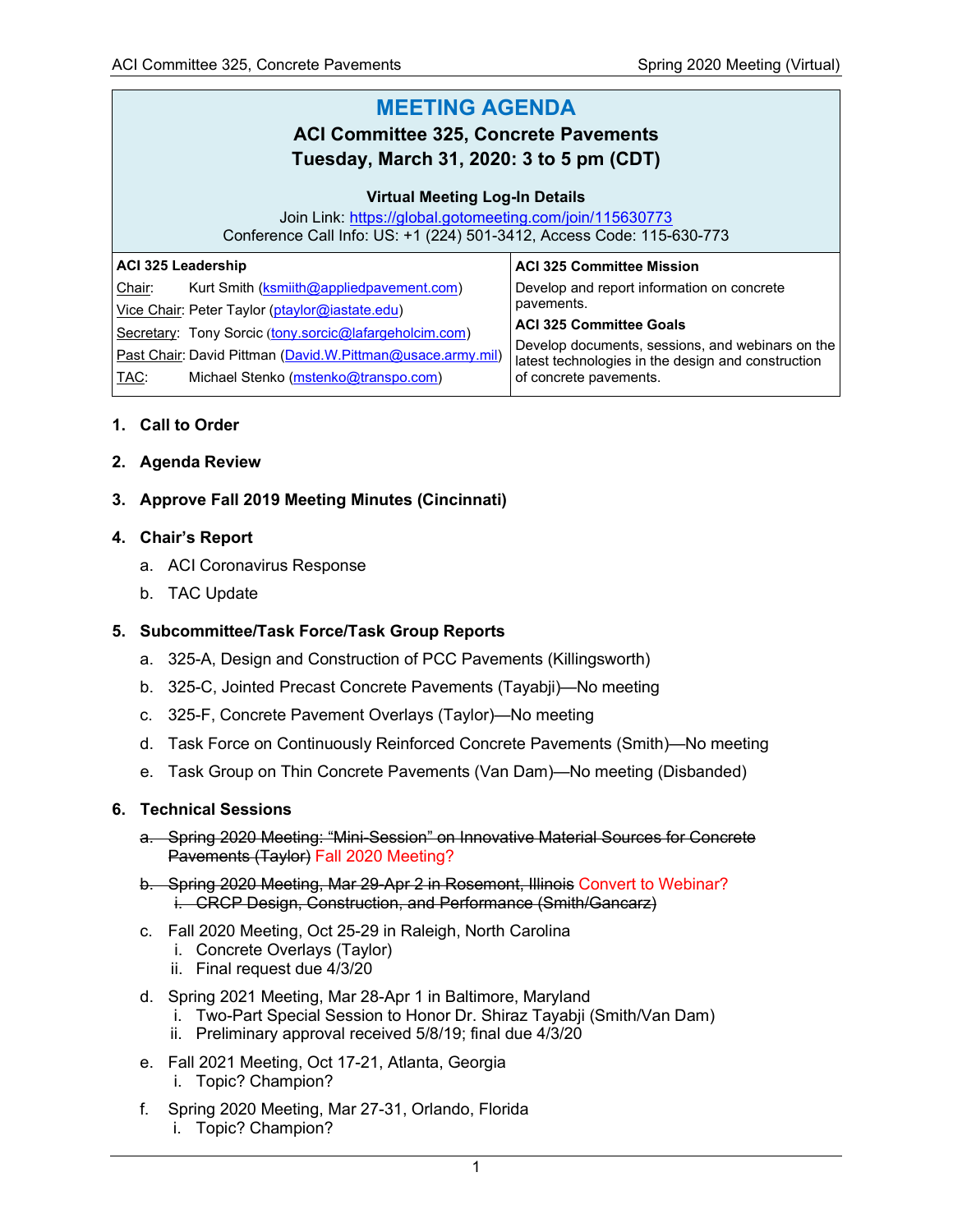Helpful Link to Request Preliminary and Final Sessions (will require log-in):

<https://www.concrete.org/events/conventions/future-conventions/request-a-session.aspx>

# **7. Mini Sessions**

- a. Move Spring 2020 mini-session to Fall 2020
- b. Next targeted convention: Fall 2021 (Atlanta). Any potential "hot topic" issues?

## **8. Liaison Reports**

- a. ACI 327 (RCC)
- b. ACI 330 (Parking Lots)
- c. ACI 522 (Pervious Concrete)
- d. FHWA
- e. FAA
- f. COE
- g. TRB
- h. CPTech Center
- i. ACPA
- j. NRMCA
- k. PCA
- l. ISCP
- m. Other Groups/Organizations?

## **9. ACI 325 Document Summary**

a. Available Documents

| Document#   | <b>Title</b>                                                                            | <b>Pub. Date</b> | <b>Status/Comments</b>                                                                               |
|-------------|-----------------------------------------------------------------------------------------|------------------|------------------------------------------------------------------------------------------------------|
| 325.11R-19  | Accelerated Techniques for<br><b>Concrete Paving</b>                                    | 3/15/2019        | $\bullet$ Current<br>• Lead Developer: Tony Sorcic<br>• Monitor: Tony Sorcic                         |
| 325.12R-02  | Guide for Design of Jointed<br><b>Concrete Pavements for Streets</b><br>and Local Roads | 1/1/2002         | • Reapproved 2019<br>• Update in progress by<br>Subcommittee 325-A<br>(Killingsworth)                |
| 325.13R-06  | <b>Concrete Overlays for Pavement</b><br>Rehabilitation                                 | 1/1/2006         | • Reapproved 2019<br>• Update in progress by<br>Subcommittee 325-F (Taylor)                          |
| 325.13RS-06 | <b>Concrete Overlays for Pavement</b><br>Rehabilitation                                 | 1/1/2013         | • Spanish version of 325.13R-06.                                                                     |
| 325.9R-15   | Guide for Construction of<br><b>Concrete Pavements</b>                                  | 8/1/15           | $\bullet$ Current<br>• Lead Developer: Jon Mullarky<br>• Monitor: Tim Martin                         |
| 325.14R-17  | Guide for Design and<br>Proportioning of Concrete<br><b>Mixtures for Pavements</b>      | 6/2/2017         | $\bullet$ Current<br>• Lead Developer: Dave Richardson<br>• Monitor: Dave Richardson/Peter<br>Taylor |